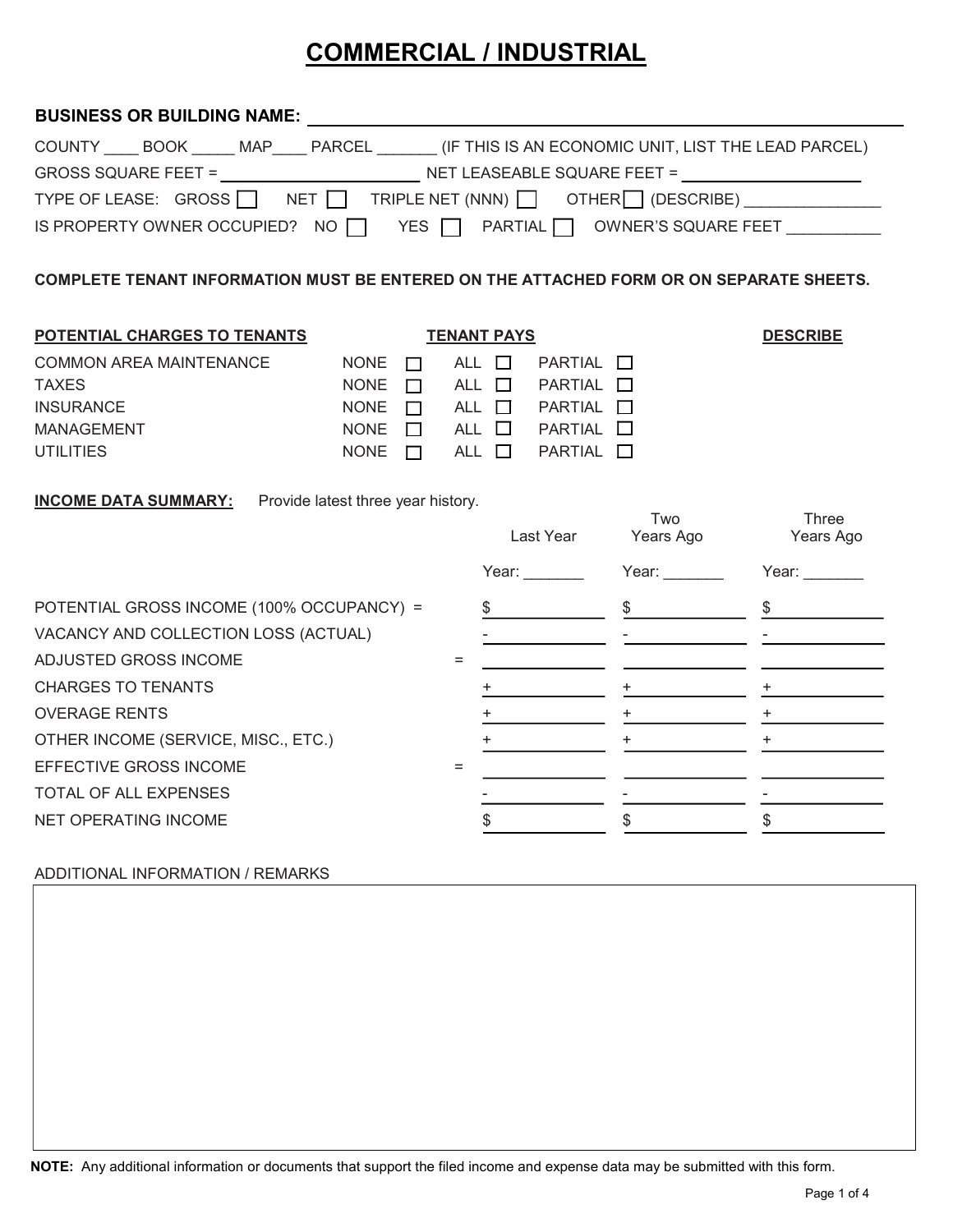### COMMERCIAL / INDUSTRIAL

PROVIDE THREE YEAR HISTORY

NOTE: FOR PROPER ANALYSIS, ALL EXPENSES REPORTED SHOULD BE THE ACTUAL INCURRED EACH YEAR.

DISALLOWED EXPENSES: DEPRECIATION, MORTGAGE DEBT SERVICE and PROPERTY TAX (effective tax rate will be added to the capitalization rate).

|                                                  |                                         | Two           | Three         |
|--------------------------------------------------|-----------------------------------------|---------------|---------------|
|                                                  | Last Year                               | Years Ago     | Years Ago     |
|                                                  | Year:_______                            | Year: $\_\_$  | Year: $\_\_$  |
| <b>ACTUAL EXPENSES</b>                           |                                         |               |               |
| ANNUAL INSURANCE                                 | \$                                      | $\frac{1}{2}$ | $\frac{1}{2}$ |
| MANAGEMENT / AGENT FEES                          |                                         |               |               |
| ADVERTISING / PROMOTION                          |                                         |               |               |
| <b>GAS / ELECTRIC</b>                            |                                         |               |               |
| WATER / SEWER                                    |                                         |               |               |
| <b>TELEPHONE</b>                                 |                                         |               |               |
| <b>BLDG. MAINTENANCE AND REPAIRS</b>             |                                         |               |               |
| PARKING LOT AND COMMON AREA                      |                                         |               |               |
| SERVICE CONTRACTS                                |                                         |               |               |
| <b>JANITORIAL</b>                                |                                         |               |               |
| <b>SUPPLIES</b>                                  | <u> 1980 - Johann Barbara, martin a</u> |               |               |
| OTHER EXPENSES (DESCRIBE):                       |                                         |               |               |
|                                                  |                                         |               |               |
|                                                  |                                         |               |               |
| <b>MAJOR REPLACEMENTS / REPAIRS (From Pg. 3)</b> |                                         |               |               |
| TOTAL OF ALL EXPENSES=                           | \$                                      | \$            | $\$\$         |

NOTE: Any additional information or documents that support the filed income and expense data may be submitted with this form.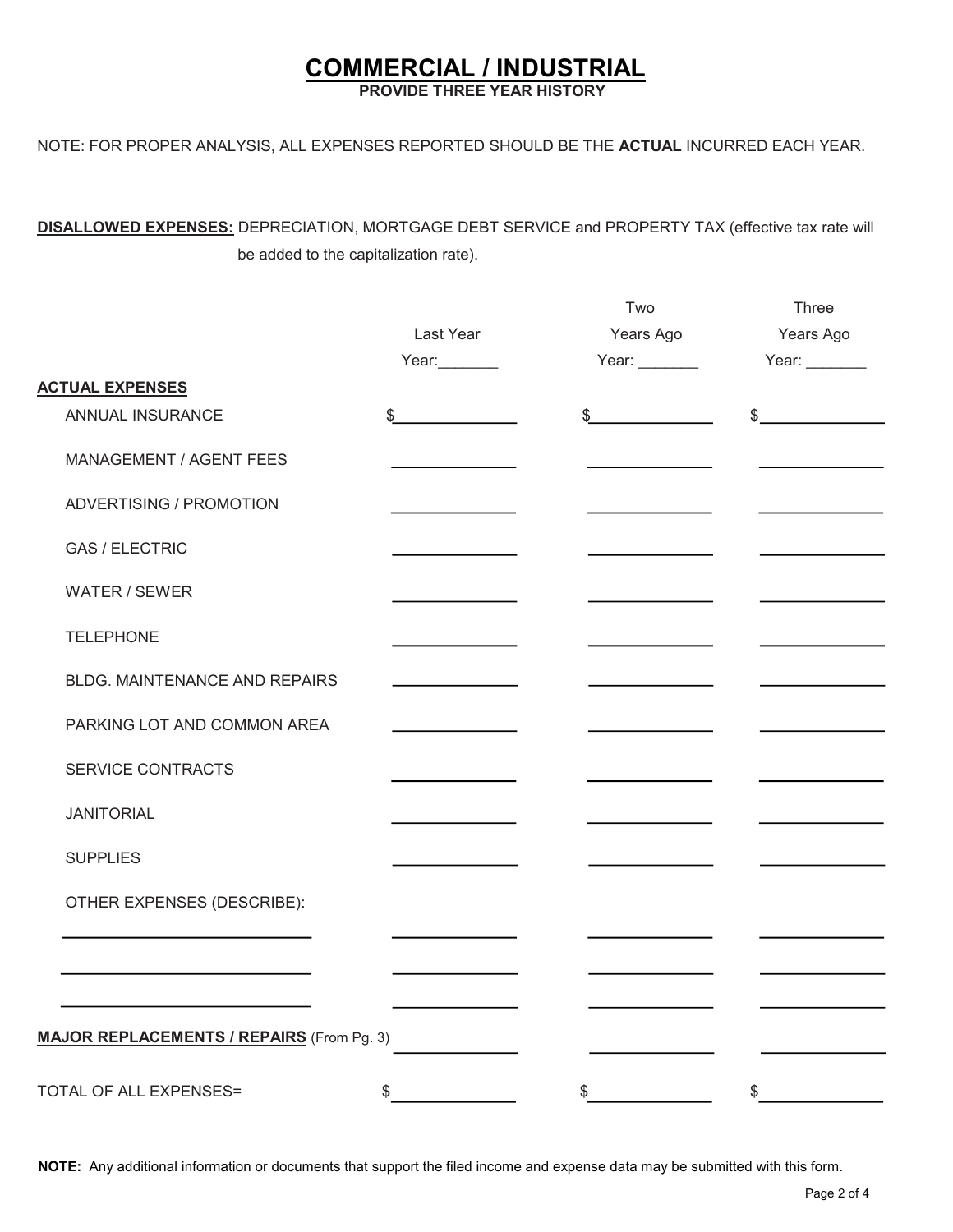| <b>LAST YEAR</b>                   |                        |                   |  |                     |          |             |  |  |
|------------------------------------|------------------------|-------------------|--|---------------------|----------|-------------|--|--|
| <b>MAJOR REPLACEMENT / REPAIRS</b> | <b>DATE</b><br>(MO/YR) | <b>TOTAL COST</b> |  | AVG. LIFE (YRS)     | $\equiv$ | ANNUAL AMT. |  |  |
| <b>HEATING / COOLING</b>           |                        | \$                |  |                     |          |             |  |  |
| <b>ROOFING</b>                     |                        |                   |  |                     |          |             |  |  |
| <b>FLOOR COVERINGS</b>             |                        |                   |  |                     |          |             |  |  |
| <b>APPLIANCES / WATER HEATER</b>   |                        |                   |  |                     |          |             |  |  |
| PAINTING (MULTI-UNIT)              |                        |                   |  |                     |          |             |  |  |
| <b>OTHERS</b>                      |                        |                   |  |                     |          |             |  |  |
| (DESCRIBE:                         |                        | $\mathbb{S}$      |  |                     |          |             |  |  |
|                                    |                        |                   |  | TOTAL FOR LAST YEAR |          |             |  |  |

| <b>TWO YEARS AGO</b>               |                        |                   |  |                     |     |             |  |  |
|------------------------------------|------------------------|-------------------|--|---------------------|-----|-------------|--|--|
| <b>MAJOR REPLACEMENT / REPAIRS</b> | <b>DATE</b><br>(MO/YR) | <b>TOTAL COST</b> |  | AVG. LIFE (YRS)     | $=$ | ANNUAL AMT. |  |  |
| <b>HEATING / COOLING</b>           |                        |                   |  |                     |     |             |  |  |
| <b>ROOFING</b>                     |                        |                   |  |                     |     |             |  |  |
| <b>FLOOR COVERINGS</b>             |                        |                   |  |                     |     |             |  |  |
| <b>APPLIANCES / WATER HEATER</b>   |                        |                   |  |                     |     |             |  |  |
| PAINTING (MULTI-UNIT)              |                        | \$                |  |                     |     |             |  |  |
| <b>OTHERS</b>                      |                        |                   |  |                     |     |             |  |  |
| (DESCRIBE: The second second)      |                        | \$                |  |                     |     |             |  |  |
|                                    |                        |                   |  | TOTAL FOR LAST YEAR |     |             |  |  |

| <b>THREE YEARS AGO</b>           |                        |                   |  |                     |     |             |  |  |
|----------------------------------|------------------------|-------------------|--|---------------------|-----|-------------|--|--|
| MAJOR REPLACEMENT / REPAIRS      | <b>DATE</b><br>(MO/YR) | <b>TOTAL COST</b> |  | AVG. LIFE (YRS)     | $=$ | ANNUAL AMT. |  |  |
| <b>HEATING / COOLING</b>         |                        | S                 |  |                     |     |             |  |  |
| <b>ROOFING</b>                   |                        |                   |  |                     |     |             |  |  |
| <b>FLOOR COVERINGS</b>           |                        |                   |  |                     |     |             |  |  |
| <b>APPLIANCES / WATER HEATER</b> |                        |                   |  |                     |     |             |  |  |
| PAINTING (MULTI-UNIT)            |                        |                   |  |                     |     |             |  |  |
| <b>OTHERS</b>                    |                        |                   |  |                     |     |             |  |  |
| (DESCRIBE:                       |                        | $\frac{1}{2}$     |  |                     |     |             |  |  |
|                                  |                        |                   |  | TOTAL FOR LAST YEAR |     |             |  |  |

NOTE: Any additional information or documents that support the filed income and expense data may be submitted with this form.